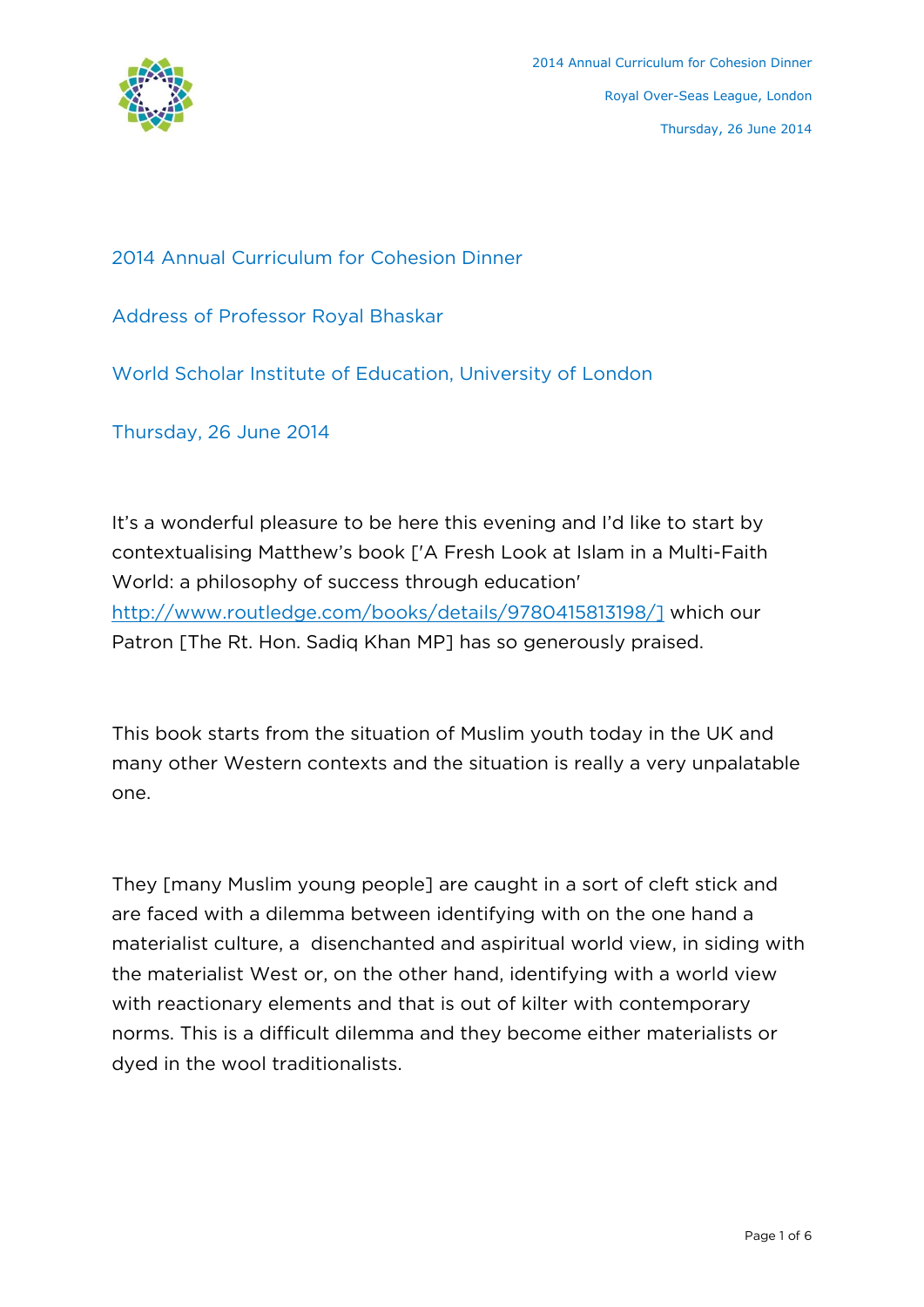

Matthew in his book is trying to repair this situation and what he is trying to do is to give an interpretation of authentic Islam using the tools of contemporary Critical Realism.

Contemporary Critical Realism is different from the other philosophies of the modern and post-modern epoch in that it vehemently stresses the priority of being to knowing.

Critical Realism stresses the necessity of nature and society for individual wellbeing; it tries to put forward a philosophy which is operable, which is not an academic exercise but gives you a talk which you can actually walk and, finally, Critical Realism puts forward a view of the world as enchanted and spiritual.

It does this by moving through three phases which are called basic critical realism. Basic Critical Realism is really the philosophy of science, social science and ethics. Dialectical Critical Realism is a critique of the history of western philosophy and the philosophy of meta-reality, which refocuses on spiritual matters.

Using Critical Realism, Matthew formulates a philosophy which he calls Islamic Critical Realism.

Islamic Critical Realism is designed to reverse the decline in the prestige and reputation of Islamic philosophy and Islamic civilisation from those wonderful days in the Middle Ages when it acted as the carrier of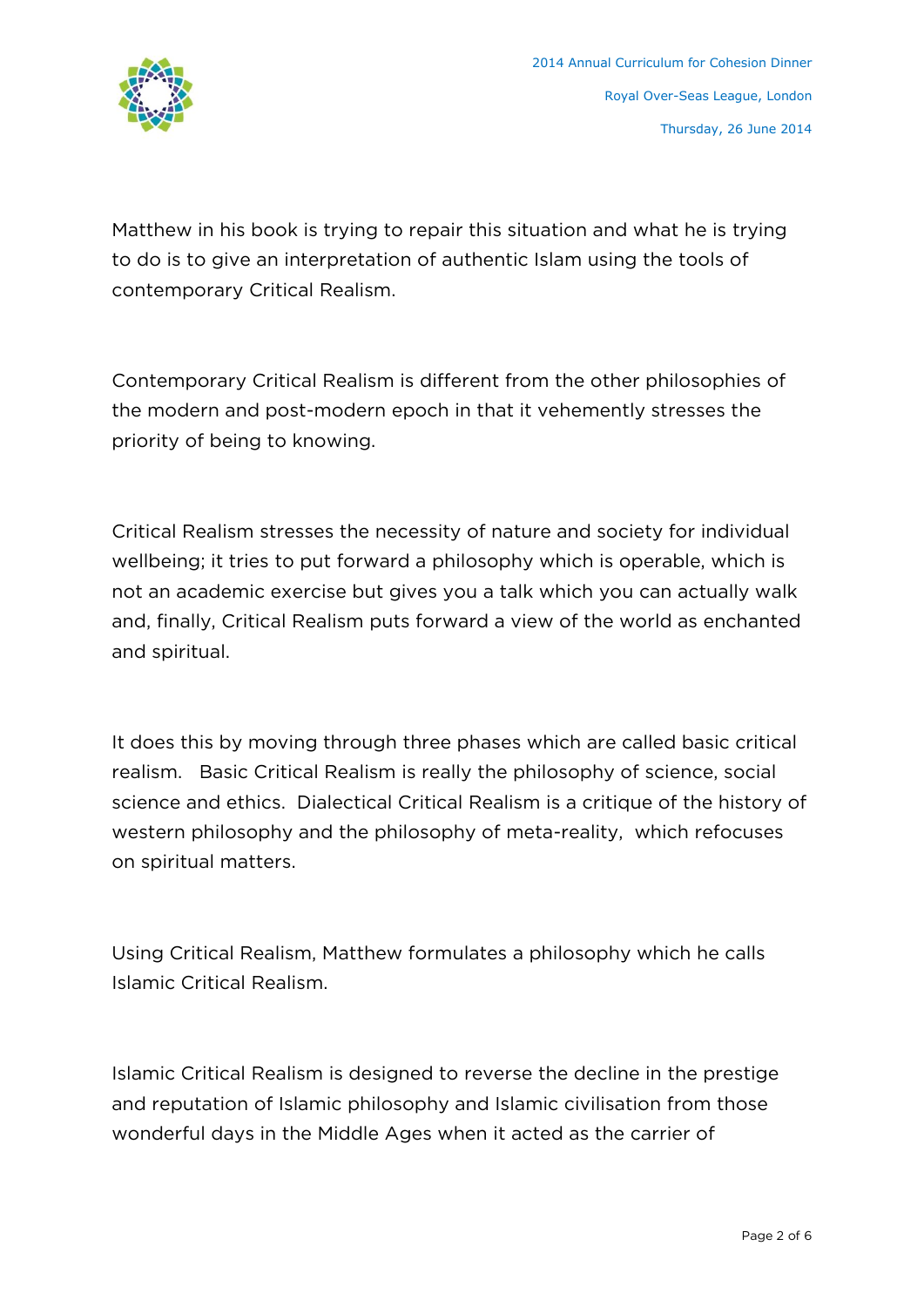

civilisation: from the ancient world, from the east, China, India and elsewhere, to the Renaissance and to modernity.

Islamic philosophy and Islamic civilisation then preserved and brought civilisation to Christian Europe. Matthew's philosophy is designed to bring Islam into the twenty-first century and make it a towering presence within the world of faiths.

In formulating Islamic Critical Realism, Matthew differentiates between Islam - authentic Islam - from political Islamism, Wahhabism in one form or another and, of course, from the extreme violent terrorism associated with Isis and others.

These two tasks of: (1) bringing Islam into the  $21<sup>st</sup>$  century and (2) making a clear differentiation between authentic Islam as reinterpreted using Critical Realism against current ideologies of Islam are what Matthew is looking at.

Now there are three points in particular that are worth mentioning here about Matthew's sense of this.

The first is that Matthew makes use of what we Critical Realists call our 'Holy Trinity'. There's nothing particularly holy about it. It is actually (1) *ontological realism* which means a belief in the reality of the world, (2) *epistemological relativity* which means a belief in the social and relative infallible nature of our cognitive claims about the world and (3) *judgemental rationality* which is the position that holds that it is possible to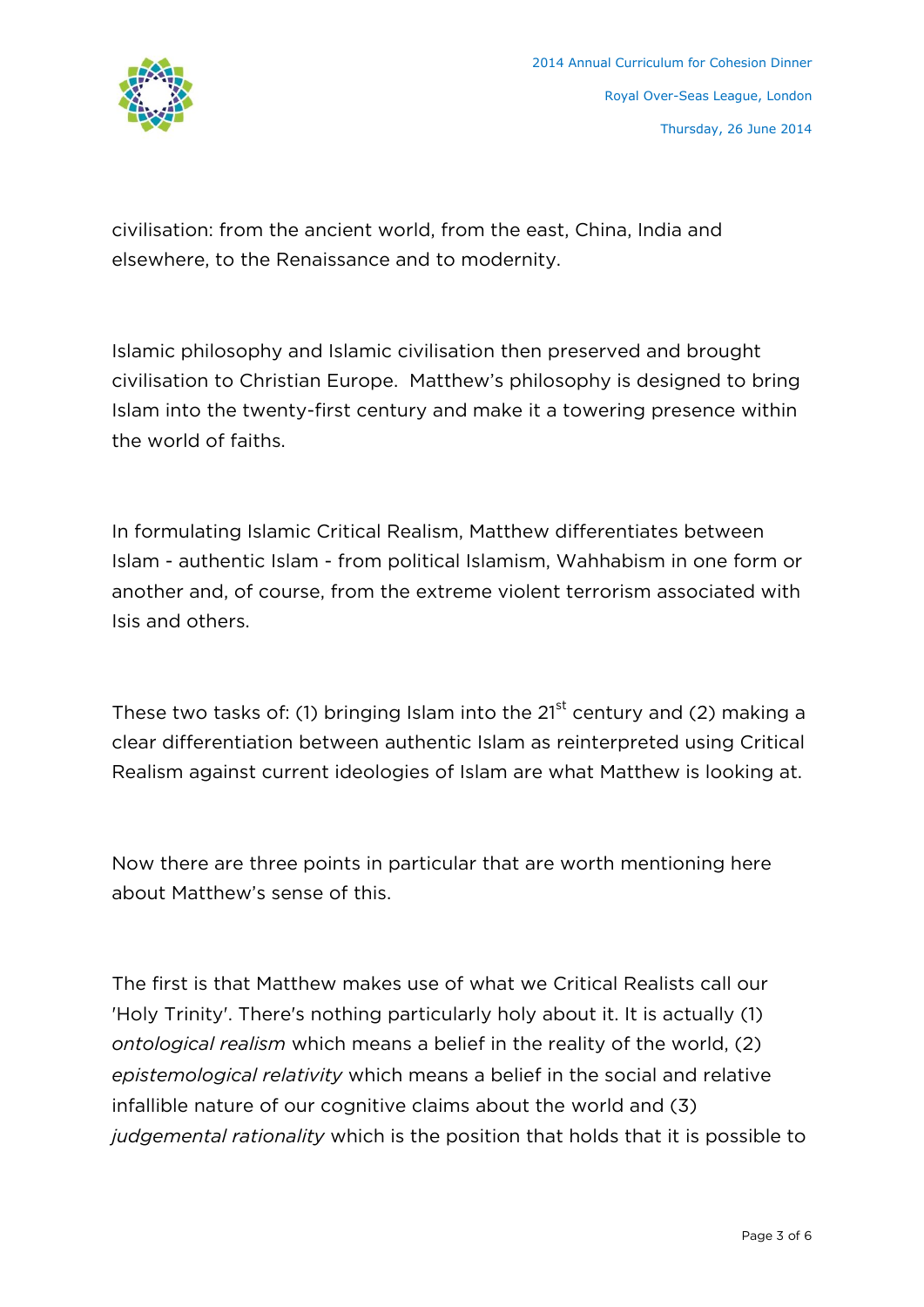

argue for and against any particular interpretation in order to arrive at the best interpretation.

So it is very important to hold these three concepts together and use them for what Matthew calls the fulcrum of Islamic critical realism. In other words, you have a picture of Islam as a faith in a family of faiths and are able to communicate and dialogue with people of other faith and no faith at all. In such a position, you can produce very good arguments for Islam but you also will accept that there are valuable insights in other faiths or atheism or other world views. In such a position, you will not claim to have a monopoly on knowledge even while you remain true to what you have decided is the best interpretation.

This position enables us to situate Islam in a coherent way for religious education and for the whole field of comparative religious dialogue.

Matthew also stresses the generative role of absence and incompleteness in social pathologies. He has identified the effect of what is *not* taught in school and this he calls the absent curriculum. The absent curriculum exacerbates feelings of alienation and a lack of integration that many Muslim kids feel.

Matthew puts forward a programme to remedy this alienation by presencing the absent curriculum in history, in religious education and in citizenship studies and I think this is very, very valuable.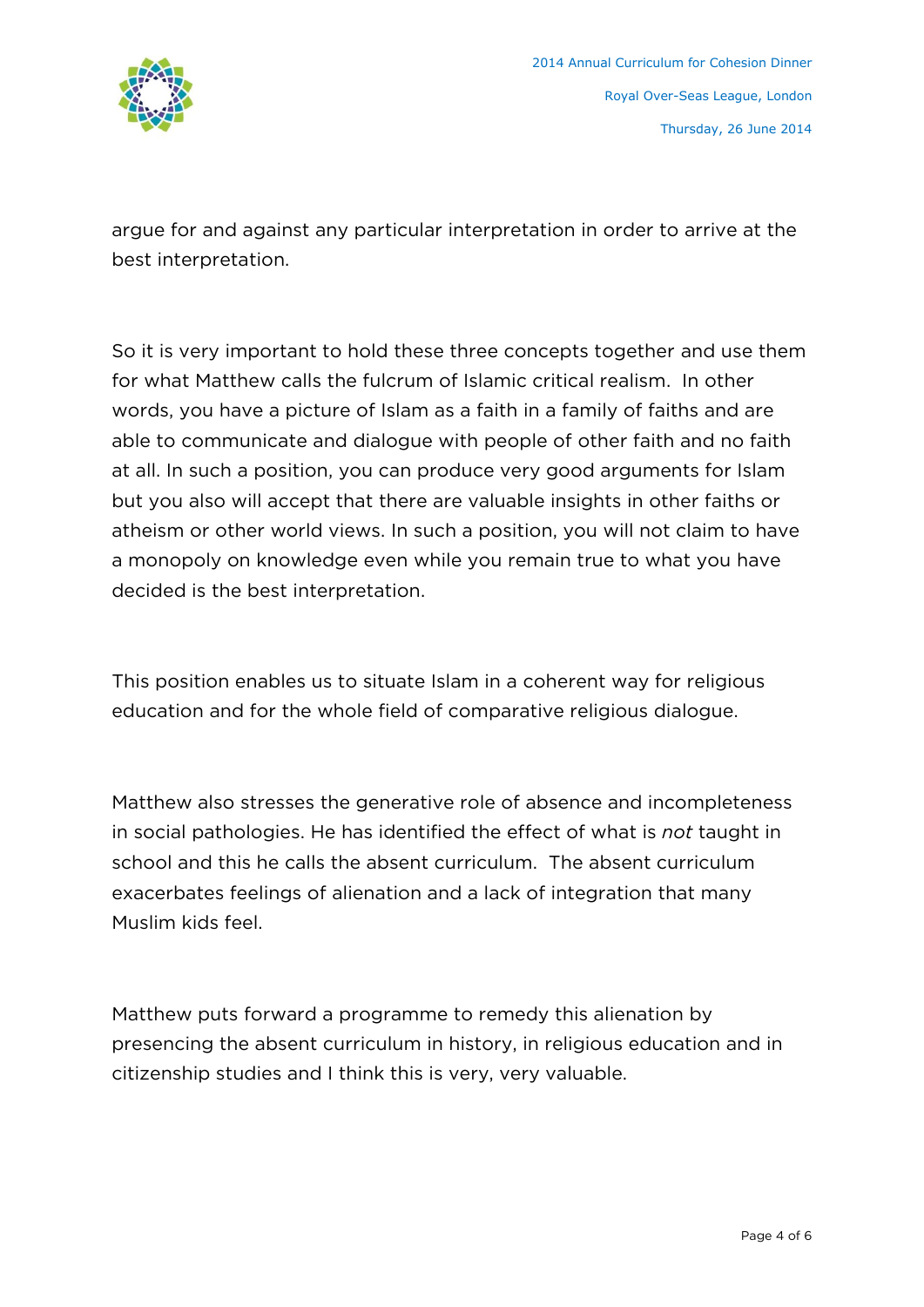

Matthew also uses Islamic Critical Realism to show how Muslim people can work with people of other faiths to offer an enhanced understanding of society and to initiate and sustain rational programmes for changing society for the better of which Islam has a very proud tradition.

There are many features of Islam which stress equality and are firmly oriented towards social justice. Muslim kids should feel that they can be at the forefront of the struggle to unite the human race and the creation of a society in which there is a flourishing for all. We could say that the free flourishing of each was in fact a condition for the free flourishing of all.

This is the critical realist social goal to which we should, so critical realism argues, orient ourselves.

Of course it is a world, a sort of paradise compared to what we have now but it is a paradise which has already been intimated in many of the finest fruits of Islamic civilisation.

You can get a feeling for this paradise in the poems of Rumi, in the great Mogul architectural wonders such as the Taj Mahal and in the scholarship and care of Islamic doctors, mathematicians and philosophers in the Middle Ages when they occupied such a pivotal role in restoring and preserving the fruits of civilisation.

This is what I think we should all be striving towards. I think Islam can play a great role in this struggle, and I think Muslim kids can be leaders in these struggles. Rather than wandering off to Syria to fight in someone else's